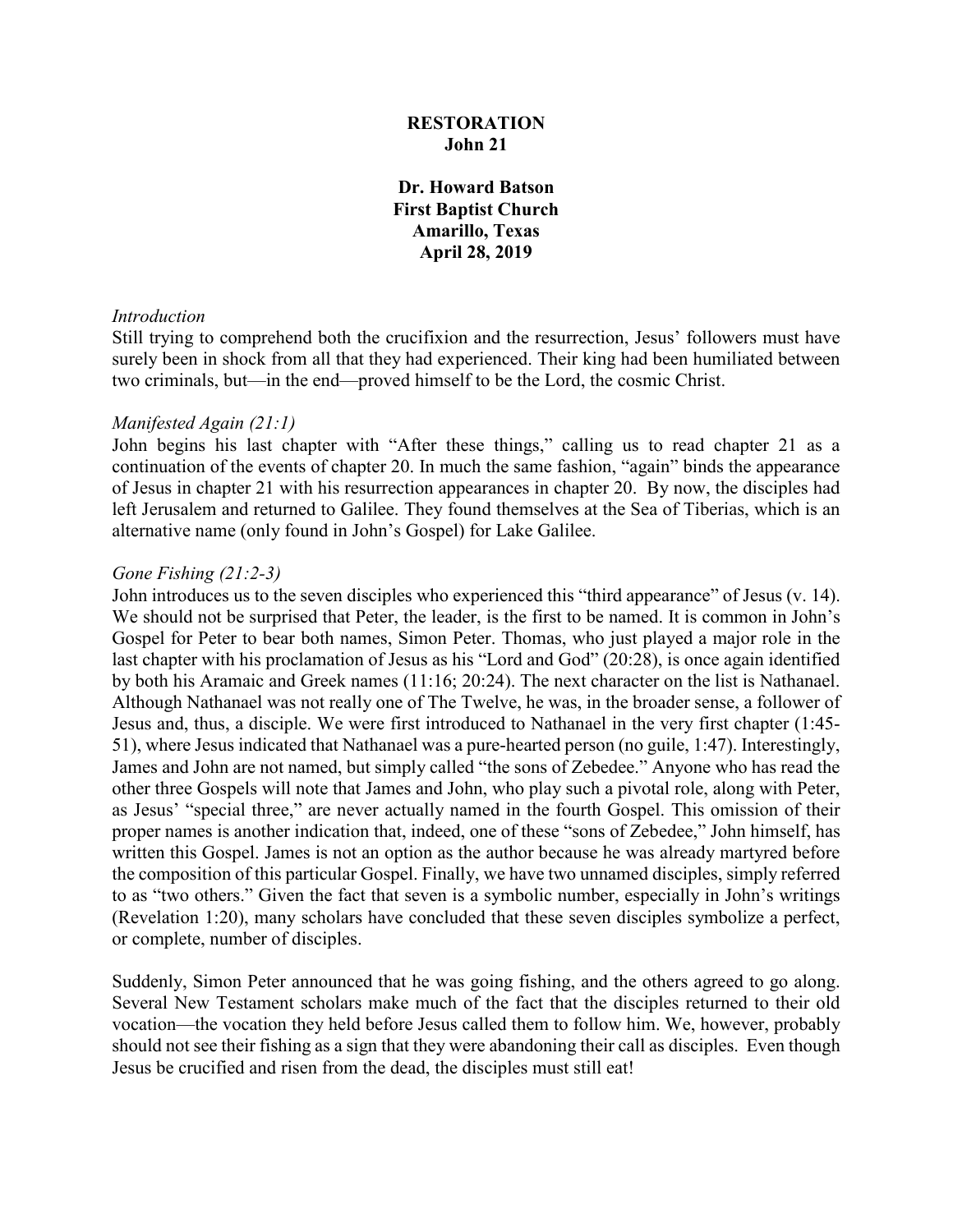Most likely, the disciples were in Galilee in obedience to the Lord's command (Mark 14:28; 16:7). Evidently, the disciples, at this point, had no clear plan for moving forward with the formation of the church. The general impression left is of men without a purpose.

While the symbolism may be subtle, we should not miss that the disciples were out fishing at "night." To be sure, nighttime was the best time for fishing, but, given John's use of the symbolism of darkness (3:2, 19-21; 13:30; 20:1), we cannot help but think that John is indicating that the disciples needed another manifestation of the risen Messiah in order to move from darkness to light.

## *Jesus on the Beach (21:4-6)*

Just as Mary Magdalene did not recognize Jesus in the previous chapter—thinking him to be the gardener—the disciples, likewise, did not recognize Jesus standing on the shoreline. Was it too early in the morning to be able to see more than just a silhouette? Had they been providentially prevented, like others, from being able to recognize the resurrected Christ (see Luke 24:16; John 20:14-15)?

Jesus called out to the seven disciples, "You guys don't have any fish/food, do you?" Translations usually use the form of address "children," but an English equivalent probably comes out better as "guys" in American or "lads" in British. Perhaps they needed to learn again that apart from Christ they can do nothing (15:5). The grammatical construction of the question implies that a negative answer is expected. Thus, "They answered him, 'No.'"

What occurred next is reminiscent of a story line from Luke's Gospel (Luke 5:1-11). Just as the creator of the cosmos had known the location of the fish in Luke's Gospel, he, likewise, knew they were on the starboard side on this occasion. The catch was great, beyond the explanation of the natural course of events.

### *It is the Lord (21:7)*

The beloved disciple (our writer John himself) was the first to identify the shadowy silhouette on the seashore—"It is the Lord." Given the occurrence of the miraculous catch of fish, we should not be surprised that John had another one of his "aha moments" (see 20:8).

Always a man of action (see 20:6), Peter abandoned the boat and headed for the shore to see his Savior. Being stripped down for the day's duties, Peter, most likely out of respect for the Lord, covered himself and then cast himself into the sea to swim ashore.

The actions of both Peter and John were indicative of what we have come to know about them the beloved disciple exhibited quick insight, and Peter, quick action.

### *Charcoal Fire (21:8-11)*

In his customary style, John gives us some very specific details about the event. The length of Peter's swim was about 100 yards, which is not very far for even an average swimmer. As they arrived on shore from either swimming (Peter) or sailing (the other six disciples), they noticed a ready-made charcoal fire cooking fish. We should note that the same rabbi who previously served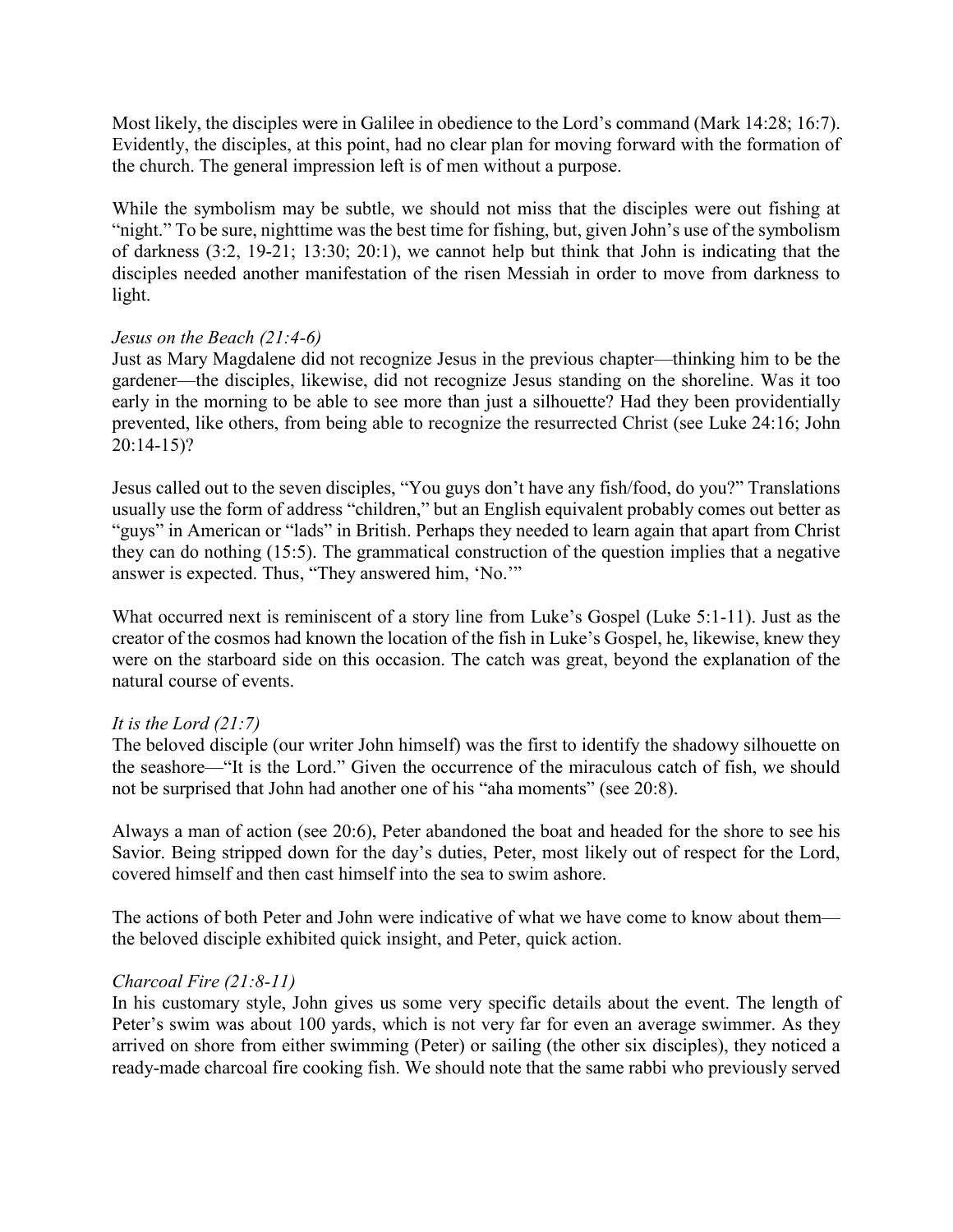by washing his disciples' feet (13:1-17), now, as the risen Lord, continued to serve by providing a hot breakfast to hungry fishermen.

Note the description of the cooking source, a "charcoal fire." This must certainly be an echo back to chapter 18 where Peter stood warming himself beside a "charcoal fire" (18:18). While the setting is the same, occurring around a charcoal fire, the two events could not be more different. At the first charcoal fire, Peter denied even knowing the Lord. But, around the warmth of the second fire, Peter affirmed that he loved his Lord. Additionally, around the first fire, Peter was warming himself at a fire prepared by the enemies of the Lord (18:18). On the second occasion, he warmed himself around a fire prepared by the resurrected Jesus! At the very place of his failure—a charcoal fire—Peter found restoration.

Though fish were already frying, Jesus indicated that he would like some of the fresh catch to complete the morning breakfast. As a testimony to his physical vigor, Peter himself drew the net full of fish to the shore—153 fish in all!

When you think about the exact count of fish, 153, consider:

(1) John has a knack for giving us great detail, whether it be the number of yards Peter swam or the number of fish that were caught.

(2) Counting the fish was quite necessary because the fishermen would have needed an exact count in order to divide the miraculous catch among themselves.

(3) No fisherman ever forgets the details of his biggest catch!

## *The Third Time (21:12-14)*

As Jesus invited the disciples to have breakfast, John notes that no one dared question the identity of their host—as they all knew well it was the living Lord. This might seem like an odd comment until we remember that there was something unusual, different, about Jesus' resurrection appearance. Remember, neither Mary Magdalene (20:14) nor the disciples on the Road to Emmaus (Luke 24:13-35) recognized Jesus following the resurrection. John indicates that this is "the third time" that Jesus had appeared to his disciples following the resurrection.

## *Restoration (21:15-17)*

To understand the ending of John's Gospel, we must travel all the way back to chapter 13 where Peter bragged about being above the other disciples. As Jesus was telling his disciples that he was about to go to a place where they "cannot follow" (13:33), Peter rebuffed the Lord, asserting that he would go wherever the Lord goes, even if he had to lay down his life. Setting the record straight, Jesus prophesied, "Will you lay down your life for Me? Truly, truly, I say to you, a rooster will not crow until you deny Me three times" (13:38). In chapter 18, moreover, the prophecy of Jesus was fulfilled, as Peter, indeed, thrice denied that he had any relationship with Jesus (18:12-27).

Interpreting our present passage in the context of Peter's previous distancing himself from the Lord, we understand that just as Peter had denied any relationship with Jesus three times, Jesus insisted that Peter be restored to his rightful relationship with him and the other disciples by this triple affirmation.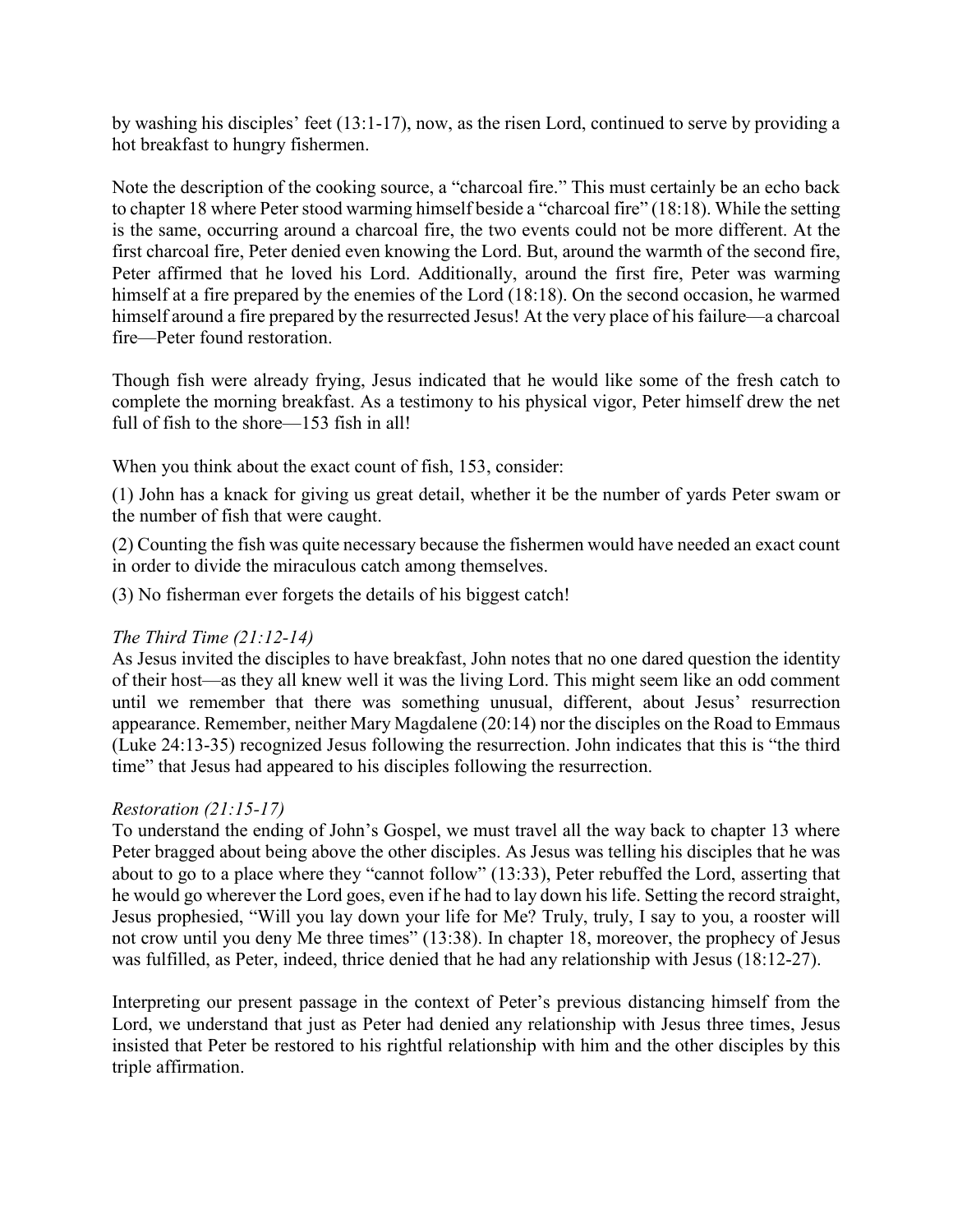Was Jesus asking, (1) Do you love me more than these men love me? Or, (2) Do you love me more than you love these men? Or, finally, (3) Do you love me more than you love these things—the fishing business?

Of the three possibilities, the first seems most likely. Had Peter not, on earlier occasions, professed that his devotion to Christ exceeded that of the others in the apostolic band (Matthew 26:33; Mark 14:29; John 13:37; 15:12f.)? Thus, Jesus was asking, "In light of all that has happened, Peter, do you still think that your devotion to me exceeds the devotion of the others?"

The further, implied question was along these lines: "Peter, do you love me, as a crucified and resurrected Messiah, or did you just love me for who you thought I was, a militant Messiah?"

The context indicates that Peter knew that the Lord himself was already aware of Peter's love (v. 15-16). In fact, in verse 17 we see that Peter was "grieved" because Jesus made him say, yet a third time, that he loved the Lord. "Grieved," perhaps, because it reminded him of his three-time denial.

As a result of the triple affirmation of his love, Peter was commissioned to tend Jesus' sheep. Concerning Peter's care of the flock, the church, we must note:

- (1) The ministry is designated with verbs—tend, feed—not nouns like pastor or priest.
- (2) The sheep belong to Christ, not Peter. "Tend *my* sheep," not *your*.

# *Follow Me (21:18-19)*

Jesus, at last, showed Peter that he will, in fact, one day lay down his life for his Lord (13:37). The one who had previously denied, would now, having experienced the power of the resurrection, be willing to go to his grave for the truth of the gospel. Jesus informed Peter that when Peter was a young man, he was able to make his own choices, but, in his old age, Peter would glorify God through death (12:23; 13:31-32; 17:1). Of most importance are the words "you will stretch out your hands." While the words may sound general, there is clear evidence that the "stretching forth of the hands" was held in the early church to refer to crucifixion. Most probably, by the time this Gospel was written, Peter had already glorified God with his martyrdom, likely in Rome under Emperor Nero. Clement of Rome (A.D. 96) mentions Peter's martyrdom, but does not reveal what form it took (1 Clement 5:4). Tertullian (A.D. 212) affirms that when Peter was bound to the cross, he was girded by someone else. Later accounts even indicate that Peter may have requested to be crucified upside down because he felt unworthy to be crucified as his Lord was.

We should not miss Jesus' second call to Peter to "follow Me" (for the first call, see 1:40-43). While Peter might not have understood the earlier call, he now knew that to journey behind Jesus was to go the way of the cross, the way of suffering.

## *What About This Man? (21:20-23)*

Peter and the beloved disciple have both played a starring role in this Gospel, and it is only proper that we have a final word about the beloved disciple as well. With the starkest reply, Jesus simply told Peter it was none of his business concerning what was going to happen to John (the beloved disciple). One may wear the martyr's crown (Peter), and the other may have a long life (the beloved disciple)—each played a different role in the advancement of the kingdom. Most likely the further